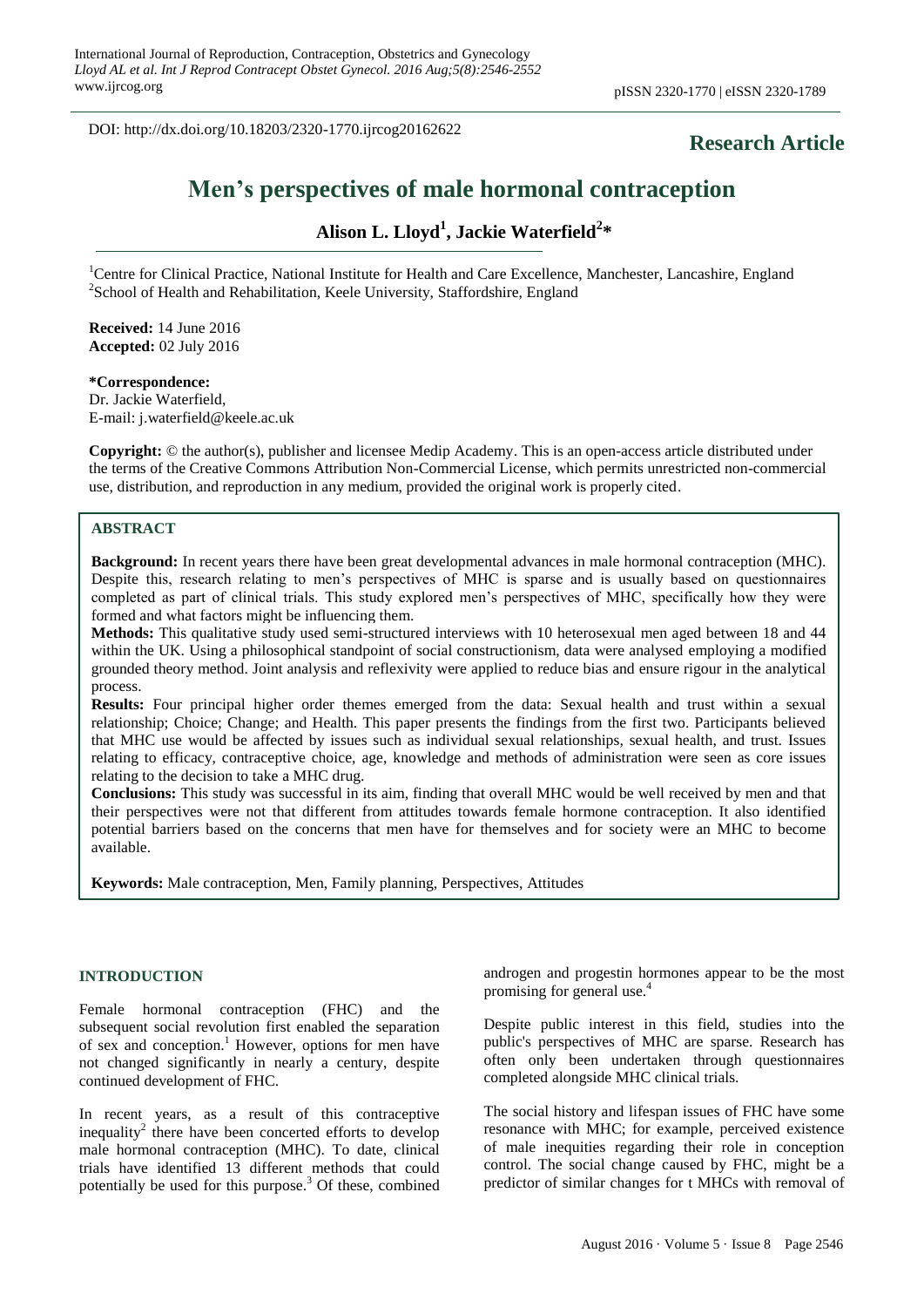this inequality, and may cause similar social change. Importantly, historical reflection on FHC cannot provide insights into the thoughts, feelings and background mind of the men affected by the change.

This study aimed to explore the perspectives men have of MHC, how these perspectives were formed, and what factors might be influencing them, in order to establish what issues may arise should an MHC become available.

## **METHODS**

For this exploratory study a social constructionist approach was taken, allowing the researchers to examine men"s views of the phenomenon of hormonal contraception through enquiry into their individual understandings and interpretations of the world.<sup>5,6</sup> Understanding and perspectives of MHC are likely to be reflective of participants' existing knowledge and experiences, which in this case are unlikely to include direct contact with an MHC (as none are presently licensed for use).

Following ethical approval, participants were recruited from a population of male students and staff from a UK university through two different methods: direct recruitment by posters placed on noticeboards and emailing via the student and staff forum pages, and through snowballing via professional and personal contacts. To meet the aims of this study a sample of between  $6-12$  participants was considered.<sup>7</sup> The final number was 11 (10 plus a pilot interview) and was based on achieving thematic saturation (see table 1). Inclusion/exclusion criteria were based on previous MHC clinical trials; transgender men were excluded. <sup>8</sup> These criteria were chosen as the study required a sample to whom MHC would be directly rather than indirectly relevant.

After an information leaflet and consent form had been sent, mutually convenient semi-structured individual interviews were arranged, mostly conducted on the University campus, audio-recorded, and lasting no more than one hour.

An interview guide including topics such as relationships, heath and age was developed from relevant literature and from the researchers' expertise. Demographic data were collected at the beginning of the interview and at its conclusion the main discussion points were summarised as a form of respondent validation and to give the participant the opportunity to expand on areas discussed.<sup>9</sup> Participants were given a numerical identifier to maintain anonymity. The lead researcher, AL, undertook all the interviews and transcription.

A pilot interview was carried out to assess and review feasibility, methods, timing and the interview guide, and to ensure that the data generated addressed the aims of the research.

Interviews and analysis were conducted in parallel over a 6-week period, allowing for emergent themes to be explored within subsequent interviews. Data analysis was performed using a modified grounded theory method $10$ through NVivo and any notes generated from the interviews were filed alongside the corresponding transcript.

Each transcript was read, coded and reviewed. This process involved going back to the original transcripts to ensure that the coding reflected the context from which it was drawn. This was repeated in the development of categories (a collection of codes that were similar in content), themes (a collection of categories that were similar and added to the overall concept) and higherorder themes (these were collections of themes sharing similar characteristics that captured the essence of participants" understanding and perspectives). The constant comparative method $^{11}$  utilised throughout the analysis ensured rigour in the analysis and aided in a deeper understanding of concepts related to MHC being drawn from the data.

Additionally, reflexivity was key throughout this research and included reflexive accounts prior to commencing the study to avoid bias from any pre-conceived ideas, feelings or perspectives.12,13 Additionally both researchers reviewed transcripts and data analysis, thereby creating an audit trail.<sup>14</sup>.

# **RESULTS**

While four higher-order themes emerged from the analysis - Sexual health and trust within a sexual relationship; Choice; Change; and Health - this paper presents the findings from the first two.

The participants' demographic table can be seen in Table 1.

# *Higher order theme: Sexual health and trust within a sexual relationship*

This higher-order theme encompassed findings around sexual relationships, including the length of a relationship, sexual health, and sexual behaviour and how these factors might impact on the use of an MHC and trust.

#### *Sexual relationships*

While some participants exclusively used condoms within a relationship, others felt that MHC would appeal to those in a long-term relationship by both enhancing sexual spontaneity and preventing pregnancy, as illustrated by the following quotations:

"Maybe better using them in long term relationships as a preventative measure for pregnancy." (P9; 54-56)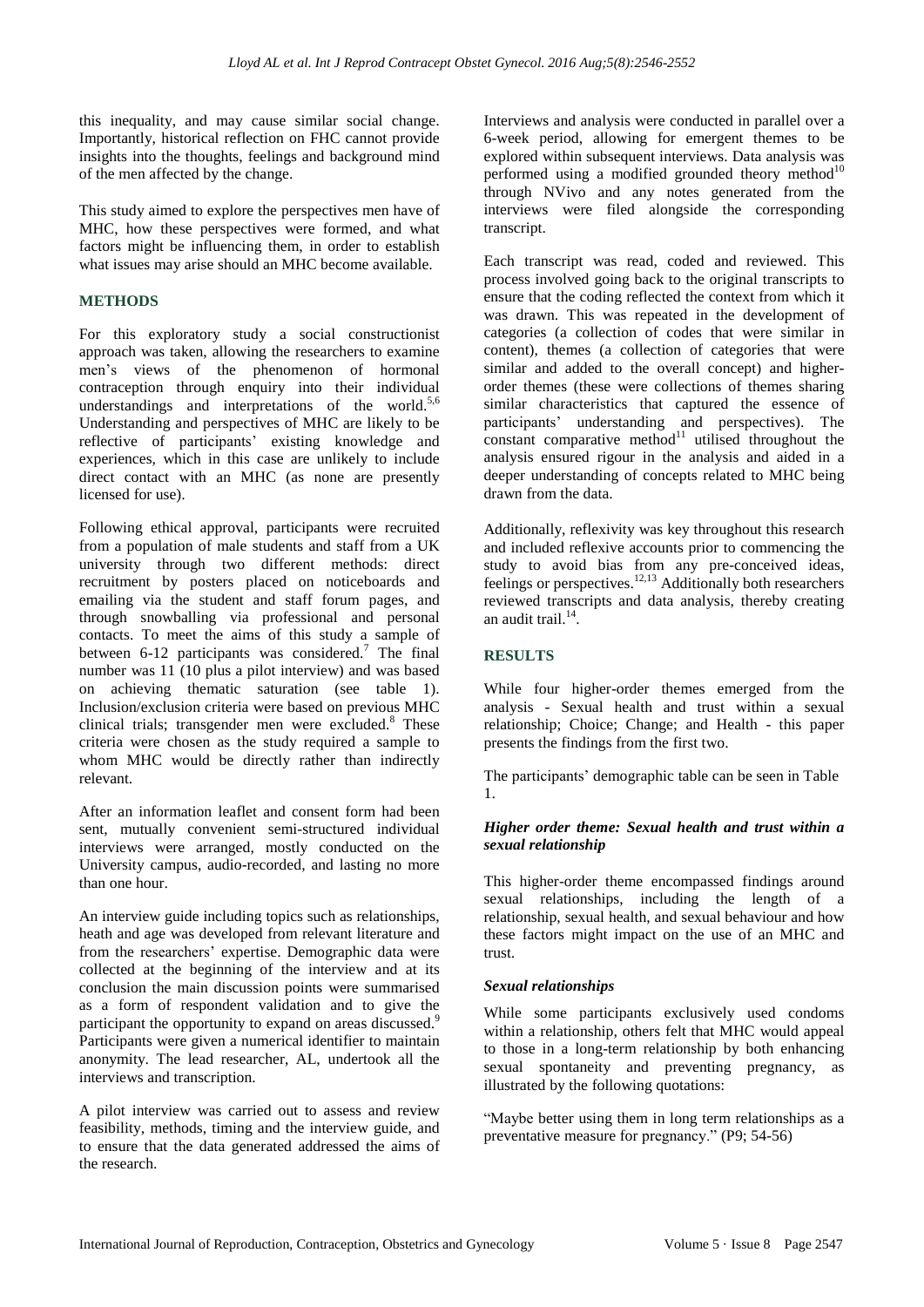"I'd be more likely to take it when you've been with somebody 10, 15, 20 years and you know it's gonna, you know it's gonna last." (P9; 466-467). However, one participant suggested that in more casual encounters its appeal was as contraceptive safeguard against failure of barrier methods.

"Even when you"re using condoms you know they break." (P10; 439-440)

For many participants, concerns about MHC"s inability to protect against sexually transmitted infections (STIs) and the effect that this could have on STI transmission rates were an issue:

"Would this give rise to greater cases of sexually transmitted diseases, possibly because people would then rely on this just for the sake of pregnancy not thinking about the sexually transmitted diseases?" (P5; 434-438)

# **Table 1: Participant demographics.**

| <b>Participant</b> | Age | <b>Employment</b>    | <b>Relationship status</b> | <b>Children</b>  |
|--------------------|-----|----------------------|----------------------------|------------------|
|                    | 24  | Medical student      | Single                     | $\left( \right)$ |
| $\mathfrak{D}$     | 34  | Senior administrator | Co-habiting                |                  |
| 3                  | 37  | Graphical designer   | Married                    | 0                |
| 4                  | 36  | Teacher              | Married                    | ↑                |
|                    | 37  | Graphical designer   | Married                    | ↑                |
| 6                  | 24  | Medical doctor       | In a relationship          | 0                |
|                    | 35  | Senior carer         | Co-habiting                | 0                |
| 8                  | 30  | Trainee teacher      | Co-habiting                |                  |
| 9                  | 34  | Carer                | Married                    | າ                |
| 10                 | 25  | Programmer           | Co-habiting                | $_{0}$           |

### *Trust*

A key consideration for participants was trusting partners" effective use of any hormonal contraceptives.

"There"s a trust issue with blokes to women, I think there have been situations certainly where blokes have been told that a female might be on contraception and isn"t and I think that goes both ways." (P8; 311-314)

"Would women trust blokes? I mean you"ve heard they wouldn't, is it a trust issue? I think it can be overcome, yeah, because the only person you"ve got to trust is yourself to take that pill or to have that jab." (P8; 323- 326)

The lack of observable evidence of FHC was discussed, with one participant saying that FHC has an "element of mystery" (P4; 105) relating to its effective use. So MHC in combination with FHC would add a layer of "in-built security" (P8; 327); if either contraceptive fails or is taken ineffectually, the other would protect against conception.

Fidelity within the relationship, be it casual or long-term, was also a factor for participants when considering possible contraceptive behaviour. Participants felt that trust in a faithful partner was important in the use of MHC due to risk of STIs through infidelity:

"I think I would probably be more likely to take it in a relationship than one - night stands because you do use protection for one-night stands whereas you wouldn"t when you're in a relationship." (P6; 37-39)

"Well you've got to trust the person you're with 'cause if they"re sleeping around a lot then you don"t know that that tablet that you"re taking is stopping you getting the diseases that the other person might bring." (P9; 456-458)

# *Higher order theme: choice*

This higher order theme encompasses the various factors that would impact on men"s choice to use a MHC, including attitude and lifestyle and the level of men"s knowledge and understanding.

General factors that impact on choice to use the male hormonal contraceptive.

Participants generally received the idea of an MHC positively, feeling that it would be an acceptable alternative to current methods. However, they would want assurance of its efficacy; one participant suggested that he would want regular sperm count testing to achieve this, while others stated that they would be satisfied regarding efficacy if MHC were available through their doctor. Additionally, a range of MHC usage options, analogous to the FHC choices available to women, would be preferable as this would allow for adjustments on both side-effects and lifestyle.

"I don"t think a one pill fits all, I think that it would be beneficial to have choice on the market." (P8; 269-271)

Convenience was another consideration. An MHC that was active for 3-6 months per dose would be appealing and some participants stated that they would prefer to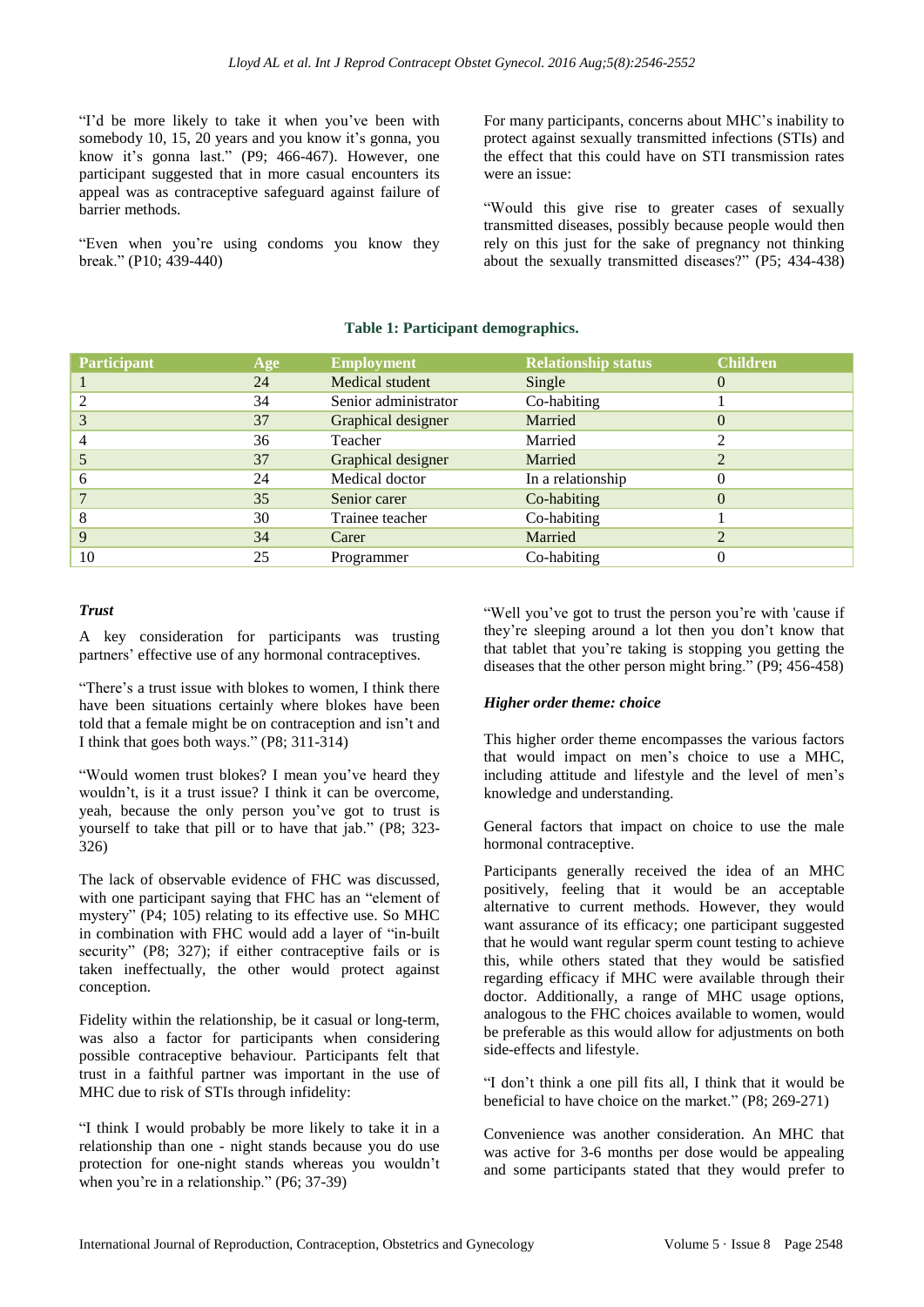avoid MHC injections -related partly to needle phobia and partly to a loss of control arising from the irreversibility of injected medications. Reversible methods (e.g. implant) or short acting methods (e.g. oral pill) would ameliorate long-term medication effects and an implant would have the additional advantage of convenience.

"Would it be convenient for me to take a pill every day? Yes I think it an option it's fine. Would it be an implant? Which one would be easier if I compared the pill to the implant? I think implant would be easier 'cause I don"t have to worry about it."  $(P1; 409-411)$ 

Participants were divided when considering whether younger individuals would choose to use MHC. Half of the participants felt that MHC would not be appealing, as it does not protect against STIs, yet its appeal could be an extra layer of protection against pregnancy.

"This isn"t going to prevent any sexually transmitted diseases or anything like that so I think as a young chap who"s out and about you know doing certain things it probably wouldn"t appeal to them so much." (P2; 127- 130)

"Typical young free and single demographic who like to go out and have a bit of fun I think they"d be quite open to the idea in terms of giving them an extra layer of protection." (P8; 186-188)

Interestingly, some participants also felt that an MHC would enable men to share the contraceptive pressure with women.

"Only women have responsibility, you know to take the pill or the coil or the implant or whatever, but I think probably what we're seeing is it's becoming more of an equitable relationship." (P4; 154-157)

#### *Social attitudes towards men and family planning*

Some participants identified that social expectations concerning contraception and family planning differed between men and women. One participant suggested that while women are expected to be responsible for contraception, they also have the power over decisions when pregnancy occurs. Yet, as participant 8 discussed, there was a perception that men should have financial responsibility despite having no control following conception.

"You have got is a culture in the UK where this hasn"t been helped by things like the Child Support Agency where the bloke is always seen to have the easier ride, and you know if there is an unwanted pregnancy and that pregnancy is kept then it's the bloke who has to finance through the CSA. The male is often made to be the scapegoat." (P8; 333-338)

# *Lifestyle factors that affect whether to take contraceptive*

All but one of the participants commented on cost in their decision to use an MHC, comparing the cost of MHC against existing methods (both male and female), frequency of purchase, as well as the overall impact on their financial situation. Equivalent cost to FHC would be important to avoid inequality and unfairness and some felt that the NHS should support the cost of MHC in line with female contraceptives.

For the majority of participants, convenience of MHC access and compatibility with their lifestyles were important, with an expectation that MHC would be available through established access points for FHC (such as pharmacies or family planning clinics). Six participants said that access to the drug would need to be controlled, either through prescription from a doctor or through a pharmacist.

"You"d probably want it from a doctor or a chemist or a sort of reputable source." (P4; 296-298)

"All the drug thing for me is just, it's to get rid of all the hassle. If there"s hassle at the other end of the drug taking then it probably would put me off." (P3; 223-226)

Most of the participants felt they would have to consider the risks and benefits before choosing to use an MHC, and would be more receptive if there were reduced probability of severe side-effects, such as loss of longterm fertility.

This was balanced by participants suggesting they were likely to use a contraceptive for relatively short periods of time (1-10 years), though it was acknowledged that this would depend on their situation. Three participants felt that being responsible for contraception would assist in the prevention of unplanned pregnancies, thus giving men equal choice of when to start a family.

"It"s a shared experience you can, you can just you can be part of that and not just give all the responsibility to a lady who is taking the pill every single day, whatever type of it, and then suffering through the side-effects. It's unfair I think. So if there"s another way of making it kind of equal I think people will be a little bit happier." (P2, 172-175)

# *Level of understanding of contraceptive methods*

All participants had experience of current methods of contraception. However, their level of knowledge about FHC methods varied; such prior knowledge seemed to be a major source of information when considering MHC. However, they did feel that before making a choice regarding MHC it would be important to have a good understanding of how it works and the possible sideeffects.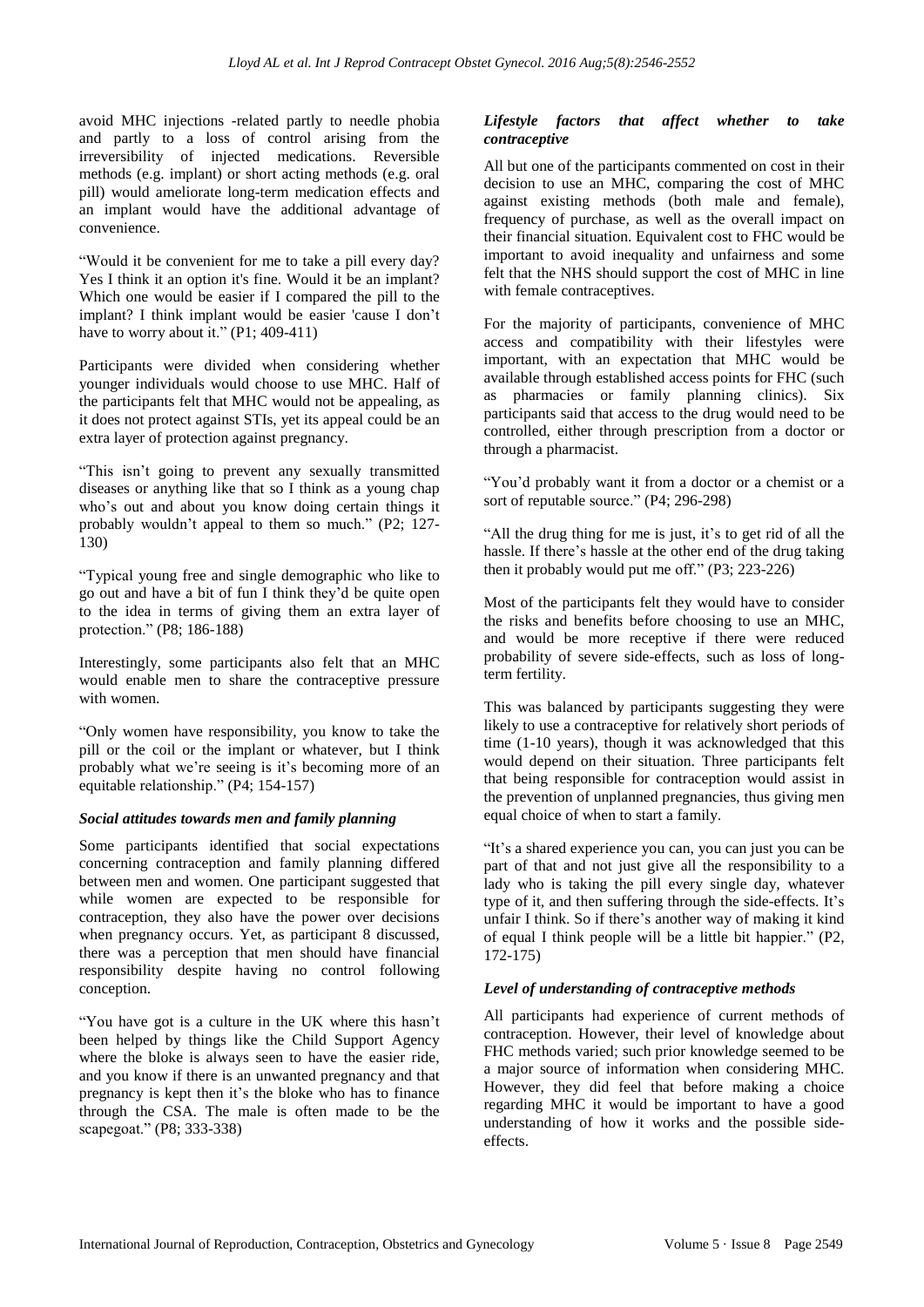"If you understand the reasons why you"re taking the, the tablets or whatever, when you know that there's going to be this side-effect there"s less of a shock to you." (P9; 111-113)

Participant 11 expressed concern about his lack of understanding of the male hormonal cycle, and how sperm is produced. For this reason he was concerned about the impact an MHC would have on his hormonal cycle.

"I don"t think really think there"s been the same level of research into what's actually going on in, like, men's cycle, like if there is even a cycle cause there"s all this kind of people saying that men have their periods and stuff they have their hormonal moments and stuff like that but they don't really know what's that's caused by." (P11, 62-66).

# **DISCUSSION**

This study has illuminated some of the perspectives and attitudes that men hold in respect of MHC. Reflecting findings by Eberhardt et al, participants in this study suggested that established relationships are most suited to MHC due to the lack of protection that it provides against STIs.<sup>15</sup> The assumption that established relationships are less risky than casual encounters is interesting. In one sense this seems logical; fewer partners imply lower risk. However, there are two situations in which STIs may be transmitted between people within established relationships; partners may have undetected STIs that predate the relationship, or partners may have sex with others while maintaining their current relationship.

Most participants suggested that the risk posed by casual sex meant that they would always use condoms. However, there is little difference in terms of risk between casual and new relationships; unless STI screening has been conducted prior to sex without condoms within a new relationship, the risk may be similar to that of a casual sexual encounter. Flood's study suggests that condoms are commonly exchanged for FHCs early in relationships and this shift is described as demonstrating trust that a partner is faithful.<sup>16-18</sup> The social convention of fidelity within established relationships and the sense of security that this brings could blind people to the risk of STIs from their partner. However, although it has been shown that the risks of STIs do not disappear in established relationships, it still seems reasonable to suggest that the risk is reduced when compared to sexual activity outside such relationships.

While the fact that condoms protect against both pregnancy and STIs was reported as the main advantage of the method, participants also discussed the possibility that MHC would result in an increase of STI transmission rates. They suggested this could be due to a greater concern about pregnancy than about STI transmission. Flood"s participants also felt they were more likely to be involved in a conception than in obtaining an STI. <sup>16</sup> This finding is interesting as it contradicts the participants' self-assessment of their risk calculation. Many of the participants in our study stated that they would always use condoms when having casual sex. However, the prevailing sense both in this and in Flood"s study is that 'other people' are unlikely to take such care.<sup>16</sup> On this basis it is difficult to know which would be the actual behaviour of the participants; and as a consequence participants" predictions of increased STI transmission may be based on their possible previous sexual behaviour. An alternative explanation for this discrepancy in belief is that, since the introduction of the Sexual Health Strategy, sexual health has become a prominent issue socially, within the NHS and the media.<sup>23</sup> Perhaps this increased exposure to STI information has resulted in the participants' perception that even though they themselves are not unsafe, others are irresponsible.

Sharing contraceptive responsibility within established relationships was discussed, with most participants feeling that the introduction of an MHC would increase equality within a relationship, offering an opportunity for men to share or fully assume the burden of contraceptive responsibility and side effects. This finding is consistent with previous studies, and perhaps the reason participants feel an MHC would increase equality is because there is presently no analogous alternative to the FHC.<sup>15,19-22</sup> It is arguable that condoms already provide this opportunity to share responsibility, as agreement has to be reached between both individuals to use them, yet condoms are widely reported as an undesirable method due to perceived inconvenience and loss of sexual sensation.<sup>16</sup> However, with current FHC methods (as would be the case with MHC), the decision to use it is often a personal choice and independent of consideration of others.

A significant additional significant finding was that participants suggested that MHC usage preferences may change dependent on age, with older men being considered less likely to use MHC. Their reasoning was that older men tend to have older partners who may have gone through the menopause. This is not necessarily the case, and thus some older men may continue to want to use an MHC. However, it is possible that these men may opt for vasectomy instead, especially if they have fathered as many children as they want to. The advantage of MHC for some men is its reversibility, which perhaps for the reasons above older men would not desire.

# *Trust*

Trust was raised by a number of participants, with comments being focussed on two elements: trust within the relationship and trust in the efficacy of the MHC. Trust within the relationship related to men's concerns regarding the risk of unplanned pregnancies, specifically the trust that they have to put in a woman to manage contraception. This issue was raised by one participant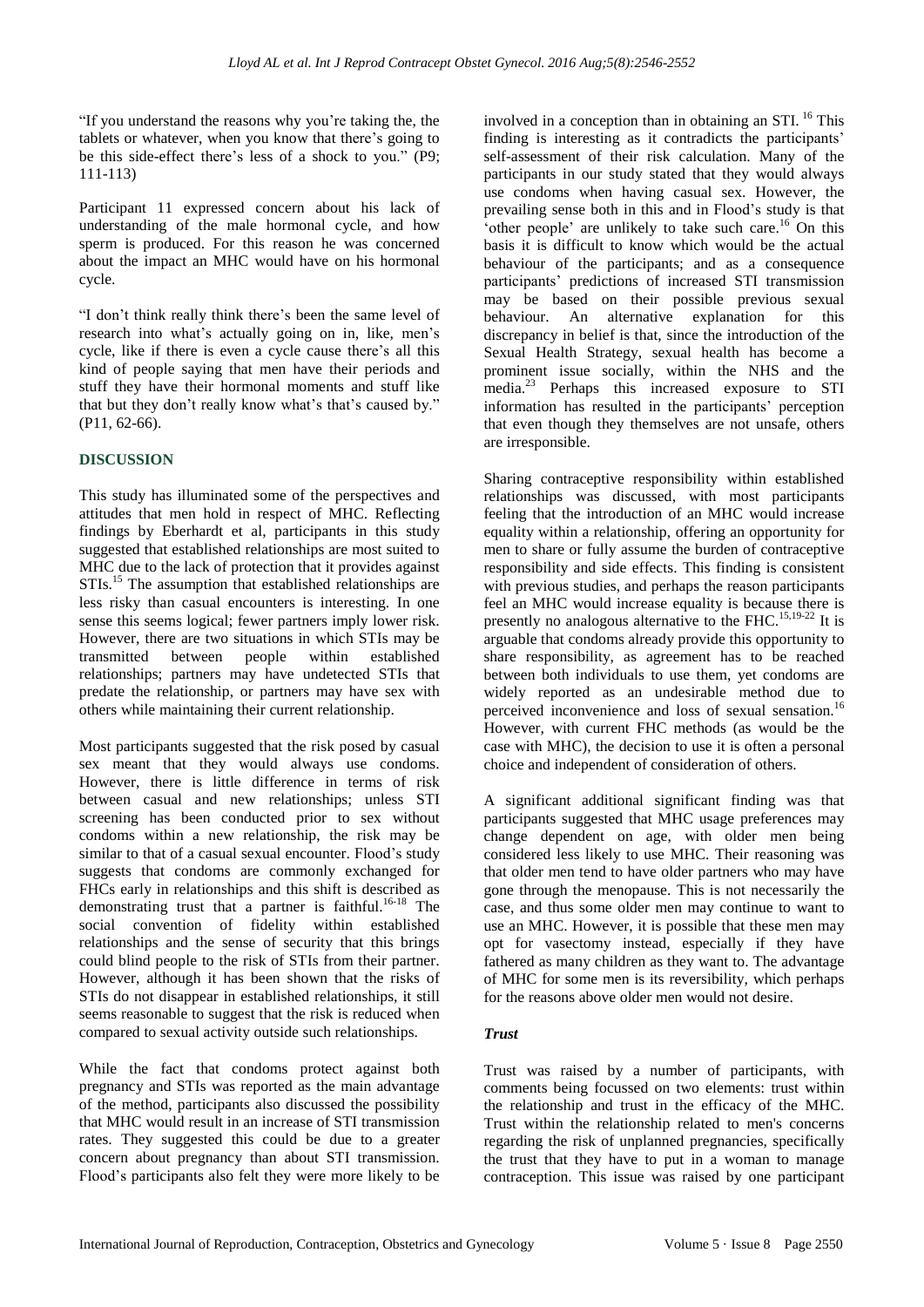reporting friends who were misled by women who said they were taking a contraceptive; however this situation is not limited to casual sexual encounters.

This mistrust is not specific to men; it appears to be a common basis of women's opposition to  $\overline{MHCs}$ .<sup>19,24,25</sup> As noted earlier, Flood found that condoms are exchanged for FHCs early in a relationship in those cases where men trust both their partner and the contraceptive method.<sup>16</sup> However, the literature suggests that this would not be the case for MHCs, as women are reportedly less likely to trust men to be responsible for contraception.15,19,22 Some of the participants within this study said that they used condoms as their only form of contraception within their relationship. This suggests that their partners do trust them with this responsibility. Glasier et al shared this view; they showed that only 2% of their large, crosscultural female sample ( $n = 1894$ ) would not trust their partner to take an MHC.<sup>26</sup> In circumstances where trust was not certain, the administration route may provide sufficient evidence to satisfy a partner. Drugs given as either an injection or an implant would be self-evidential, allaying partners concerns regarding effective adherence to the medication.

The issue of mistrust of both the efficacy of MHC and men"s management of contraception seems to be present equally in men and women. A major factor in this may be the novelty of this method. Some participants suggested that an MHC would replace FHCs in their relationships. Others suggested that they would prefer to take it alongside their partner's FHC. Meriggiola found that only 38% of their male sample would assume full contraceptive responsibility.<sup>20</sup> One participant in our study felt that the addition of an MHC would increase control over paternity. He felt that the addition of an MHC would remove the need for trust, as each individual could be responsible for their own contraception, reflecting walker's findings.<sup>19</sup> The potential for independent complementary contraceptive methods could cause an equalisation in trust, possibly affecting the social relations surrounding family.

Some findings related to an overall inclination to minimise personal adaptation expressed as a desire for convenience; that, ideally wants MHC to fit their lifestyle. This desire may have been the basis of participants" expectations of accessing MHC via the existing routes for FHC. This seemed to relate to the flexibility that the range of these routes provided. Additionally, convenience remained an issue within preferences regarding the route of administration; this and control over the duration of effect of MHC (in case of undesirable effects) were important features of any such route. It was felt that implants and oral pills would be desirable to manage undesirable effects, but 3–6 monthly injections would not. Importantly, while other research has identified that preferences exist, it has not hitherto explored the reasons for these preferences.

Our findings on cost suggested that barriers to acceptance may arise if MHC were to be priced higher than FHC (which is presently a prescription exempt from charge in the UK). However, it must be noted that equality of cost would impose a financial burden on the NHS, and would also imply an equal priority on MHC and FHC in terms of social attitudes and public policy. This is particularly interesting, as participants stated that MHC would not bring with it a need for social change, though this view seemed to be related more to moral or social issues – such as those that FHC faced at its introduction – than to changes at policy level.

In summary, the principal findings from this study were that men would use an MHC, and that they want it to be similar to existing FHCs. Nonetheless, participants raised a number of issues that may present barriers to its introduction and uptake if not addressed, and these have been discussed in detail. Though not expressed directly by participants, it appears that the introduction of an MHC has the potential to have a dramatic social impact. FHC is currently exempt from prescription charge in the UK, and the expectation would be for MHC to also be exempt. Therefore companies, government departments and NHS policy makers will need to consider carefully the price of any resultant drug. Potentially, any man could use an MHC and policy makers may therefore need to consider which male groups are targeted to ensure efficiency of expenditure within the NHS.

# **CONCLUSION**

This study has provided an insight into men's perspectives of MHC. It has identified some of the practical desires that men hold regarding MHCs as well as some of the concerns that they would have for themselves and for society were they to become available. This research has also raised some interesting questions relating to male identity in regard to MHC and social implications of its release. Further research could usefully explore these issues further.

### **ACKNOWLEDGEMENTS**

We would like to thank all the individuals who took part in this research. We would also like to thank Julius Sim and Vivien Niblett for who proof read and edited this paper before publication

*Funding: No funding sources Conflict of interest: None declared Ethical approval: School of Health and Rehabilitation, Student Project Ethics Committee, Keele University, approval received 22nd May 2013*

#### **REFERENCES**

1. Benagiano G, Bastianelli C, Farris M. Contraception: A social revolution. European Journal of